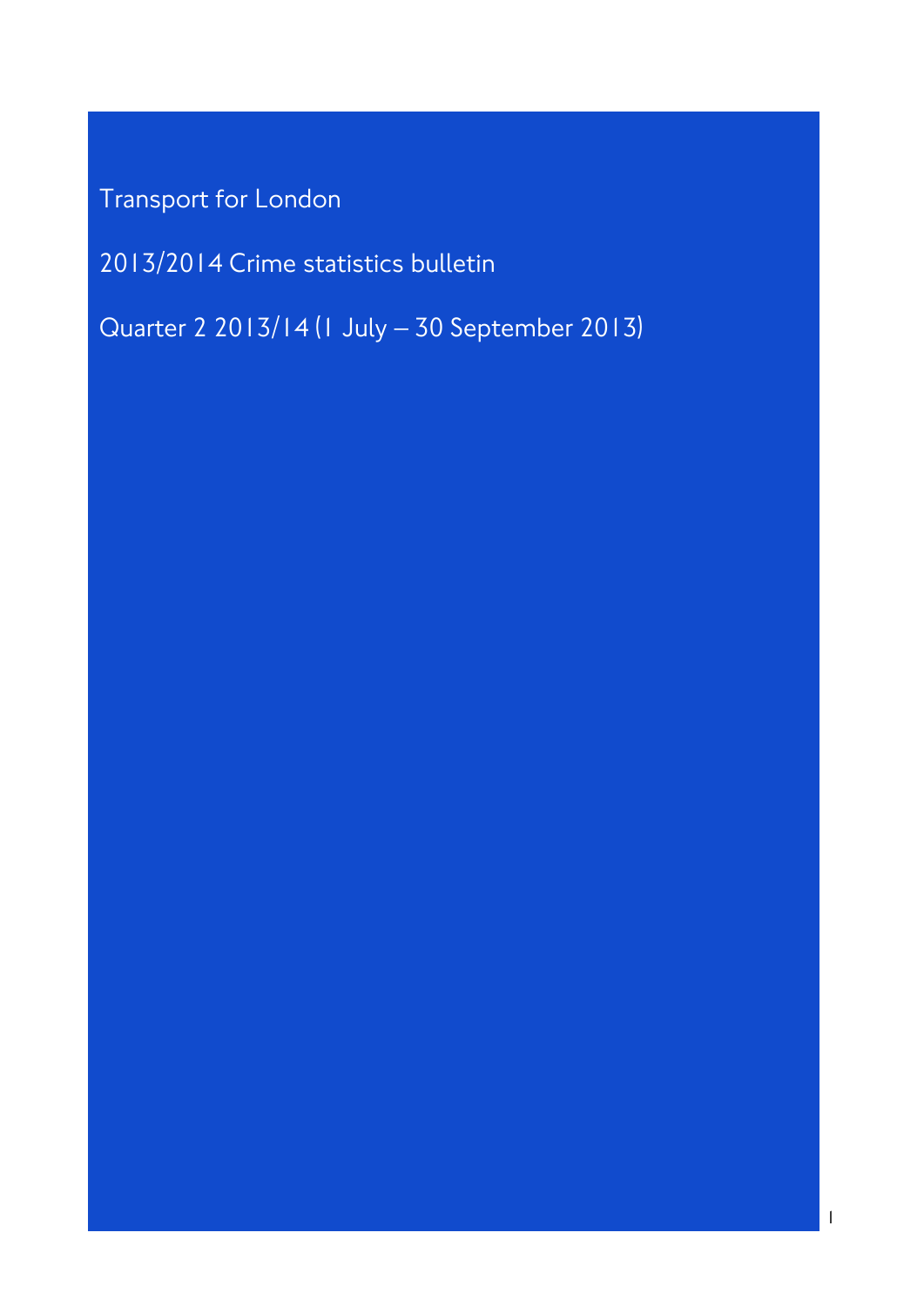# Transport for London Crime and anti-social behaviour quarterly statistics bulletin

# Quarter 2 (1 July– 30 September) 2013/14

# Table of Contents

| $\mathbf{L}$ |  |
|--------------|--|
|              |  |
| 2.           |  |
| 3.           |  |
| 4.           |  |
| 5.           |  |
| 6.           |  |
| 7.           |  |
| 8.           |  |
| 9.           |  |
|              |  |
|              |  |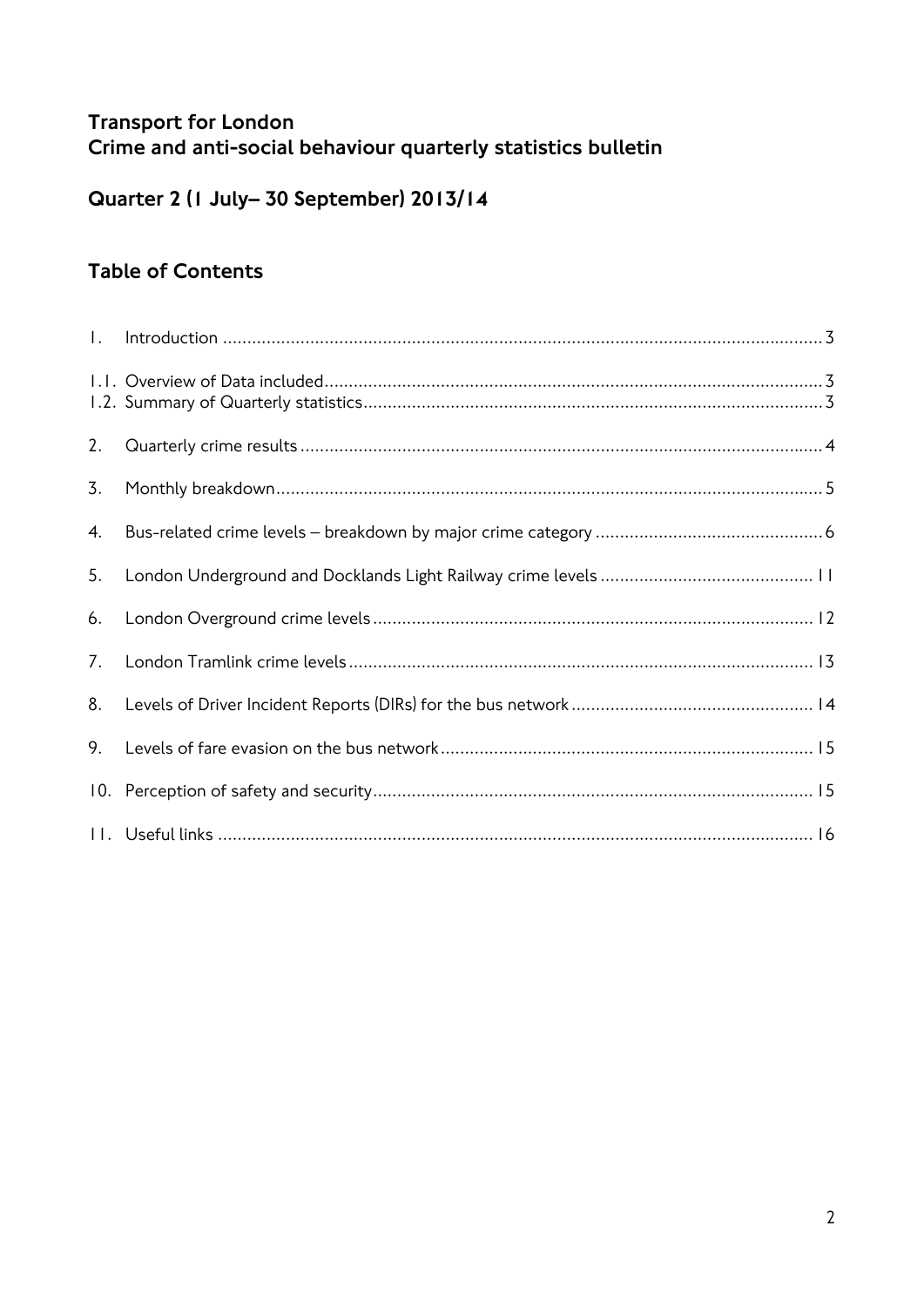#### 1. Introduction

#### 1.1. Overview of Data included

This quarterly bulletin brings together crime and incident statistics from the Metropolitan Police Service (MPS), British Transport Police (BTP) and Transport for London (TfL) services during Quarter 2 (Q2) 2013/14 (July–September 2013). The bulletin focuses on the London Bus network, London Underground/Docklands Light Railway and TfL's London Overground service.

The BTP is responsible for policing the rail network in London, including the TfL managed London Underground (LU), Docklands Light Railway (DLR), London Tramlink and the London Overground (LO) services. Crime figures for the LU, DLR, London Tramlink and LO have been provided by the BTP. Crime figures for LU and DLR are reported together as these networks are policed by the same division of the BTP. The BTP only deals with crime relating to the rail and Tramlink networks.

The MPS is responsible for policing the rest of London's transport network, including the bus network. The figures reported in this bulletin for the bus network are based on official MPS figures for bus-related crime unless otherwise stated. There is no distinct category of 'bus crime' in the MPS crime recording system. Recorded crime data is extracted from the MPS system using a complex query that searches all MPS crime for transport venue codes and those that have the word bus, bus stop, bus station and transport related words somewhere in the electronic case file. For this reason, some crimes that did not occur on the bus network will be included in the figures. This is different from the BTP as all crimes dealt with by the BTP and included on their crime recording system relate directly to the rail network.

Recorded crime figures relate to crime recorded by the MPS and BTP in the quarterly period. The figures do not include crimes that have not been reported to the police or those that the police decide not to record. Crime figures reported in this bulletin are consistent with Home Office counting rules and are subject to revision in future updates. At the end of the financial year, crime and passenger journey figures contained in this report will be adjusted to reflect the most accurate and up to date data available. Some of the figures and percentage changes published in this report may change. The adjusted figures will be published in the annual statistical bulletin (See 2012/2013 Crime Statistics Bulletin for recent annual statistics - available here http://www.tfl.gov.uk/assets/downloads/corporate/crime-statistic-bulletin-2012-13.pdf)

#### 1.2. Summary of Quarterly statistics

Public transport in London continues to be a relatively safe and low crime environment. Currently, over ten million passengers travel on the TfL's public transport services each day with very few of them ever experiencing or witnessing crime.

The headline figures for Q2 include:

• The levels of pan-modal transport related crime<sup>1</sup> in Q2 2013/14 were 4.9% lower than  $Q2$ 2012/13 and the rate of crime has decreased to 8.1 crimes per million passenger journeys (from 8.5 in Q2 2012/13).

 $\overline{a}$ 1 The pan-modal transport crime figure and rate is based on the aggregate crime and passenger journey figures for the bus, LU/DLR, Tramlink and LO networks.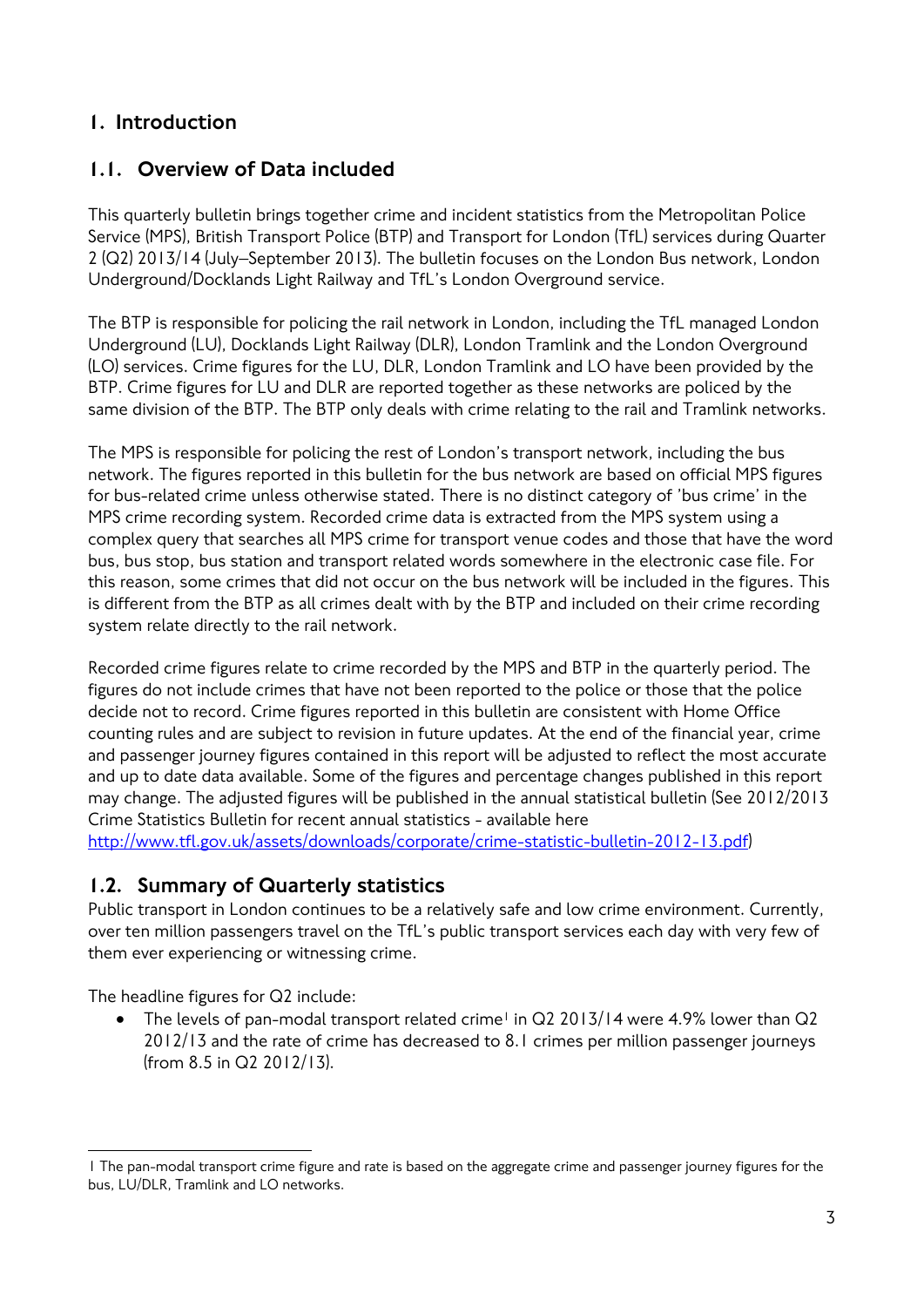- The levels of bus-related crime in Q2 2013/14 were 3.2% lower than Q2 2012/13 (155 fewer offences) and the rate of crime for the bus network has fallen to 8.0 crimes per million passenger journeys (from 8.3 in Q2 2012/13).
- Crime on LU/DLR has decreased 5.5% during Q2 2013/14 (167 fewer offences) compared to Q2 2012/13 with the rate decreasing to 8.5 crimes per million passenger journeys (from 8.8 in Q2 2012/13).
- Crime on London Overground has decreased 28.6% during Q2 2013/14 (79 fewer offences) compared to Q2 2012/13 with the rate of crime falling to 5.5 crimes per million passenger journeys (from 8.6 in Q2 2012/13).
- Crime on London Tramlink has decreased 4.5% during Q2 2013/14 (four fewer offences) compared to Q2 2012/13 with the rate of crime falling to 11.1 crimes per million passenger journeys (from 11.2 in Q2 2012/13).

Despite low levels of crime across the network, increases were seen in some crime types on some modes during Q2 2013/14 compared with the same quarter last year. One category that saw an increase was sexual offences. From the beginning of 2013/14, TfL has been working closely with its policing partners – the BTP, MPS and City of London Police – to tackle sexual offences on London's public transport network through Project Guardian. The partnership project aims to increase the confidence in reporting sexual offences which occur on the London public transport system which are generally under-reported, reduce the risk of becoming a victim, challenge unwelcome sexual behaviour and target offenders. As a result, there has been an increase in the number of offences and police detections for both the bus and LU/DLR networks.

The low levels of crime have been driven by a range of initiatives undertaken by TfL in partnership with the police forces in London. TfL's significant investment in transport policing and commitment to improving safety and security has ensured the system remains a low crime environment. The Right Direction, the Mayor's three year strategy for improving transport safety and security provides more information on activities to enhance safety and security across the transport system - http://www.london.gov.uk/publication/right-direction**.**

# 2. Quarterly crime results

Table 1 shows the number of recorded crimes and the rate of crime per million passenger journeys for Q2 2012/13 and Q2 2013/142. The last column of the table shows the percentage change in the number of crimes between Q2 2012/13 and Q2 2013/14.

| <b>Network</b>                                    | Q2 2012/13    |      | Q2 2013/14    | % change |           |
|---------------------------------------------------|---------------|------|---------------|----------|-----------|
|                                                   | <b>Crimes</b> | Rate | <b>Crimes</b> | Rate     | in Crimes |
| Bus                                               | 4,918         | 8.3  | 4,763         | 8.0      | $-3.2%$   |
| London Underground<br>/Docklands Light<br>Railway | 3,037         | 8.8  | 2,870         | 8.5      | $-5.5%$   |
| London Overground                                 | 276           | 8.6  | 197           | 5.5      | $-28.6%$  |

**Table 1** 

 $\overline{a}$ 

 $2$  Quarterly and monthly crime figures published in this bulletin are based on figures produced by the MPS and BTP at the end of each month as a snapshot of recorded crime. These figures are then aggregated to create quarterly values for this quarterly bulletin. These figures are not updated retrospectively until the end of the financial year when adjusted figures are published in the annual statistical bulletin.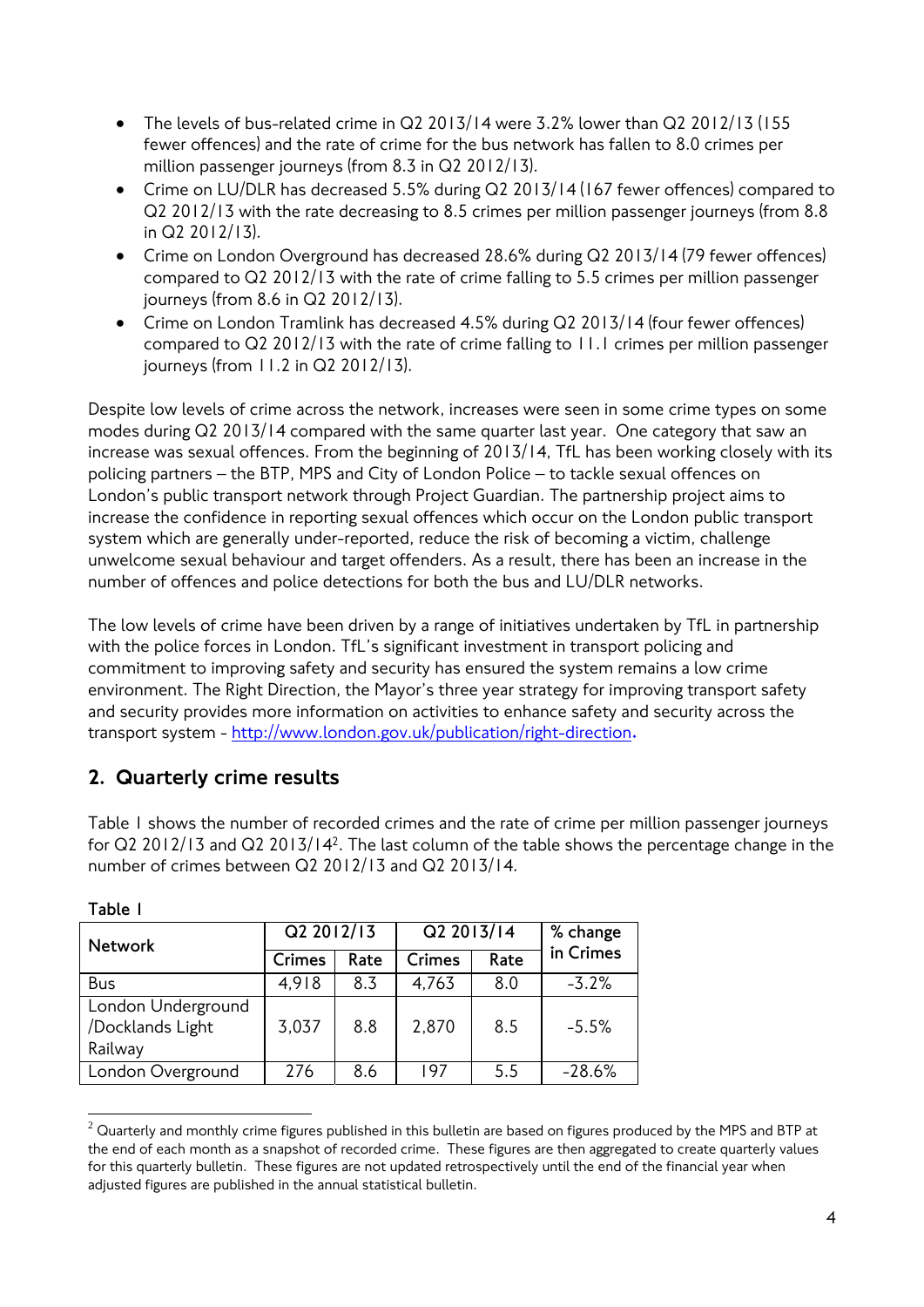| Tramlink<br>l London | oo |     |               |           | $\Gamma$ O/<br>$-4$<br>ە/ ئ.1 |
|----------------------|----|-----|---------------|-----------|-------------------------------|
| Pan-Modal            |    | 8.5 | $\Delta$<br>ີ | Ο<br>o. I | 0 <sup>0</sup><br>1/0         |

# 3. Monthly breakdown

Table 2 shows the total number of crimes for each month in Q2 2013/14. Chart 1 shows the crime rate on each mode and pan-modally since April 2011.

#### **Table 2**

| <b>Network</b>                                       | July          |      | August |      | September     |      |  |
|------------------------------------------------------|---------------|------|--------|------|---------------|------|--|
|                                                      | <b>Crimes</b> | Rate | Crimes | Rate | <b>Crimes</b> | Rate |  |
| Bus                                                  | 1,629         | 7.9  | 1,571  | 8.6  | 1,563         | 7.6  |  |
| London<br>Underground<br>/Docklands Light<br>Railway | 1,018         | 8.6  | 982    | 9.1  | 870           | 7.8  |  |
| London<br>Overground                                 | 81            | 6.5  | 48     | 4.3  | 68            | 5.8  |  |
| London Tramlink                                      | 34            | 12.6 | 28     | 12.8 | 22            | 8.3  |  |
| Pan-Modal                                            | 2,762         | 8.2  | 2,629  | 8.7  | 2,523         | 7.6  |  |

#### **Chart 1**

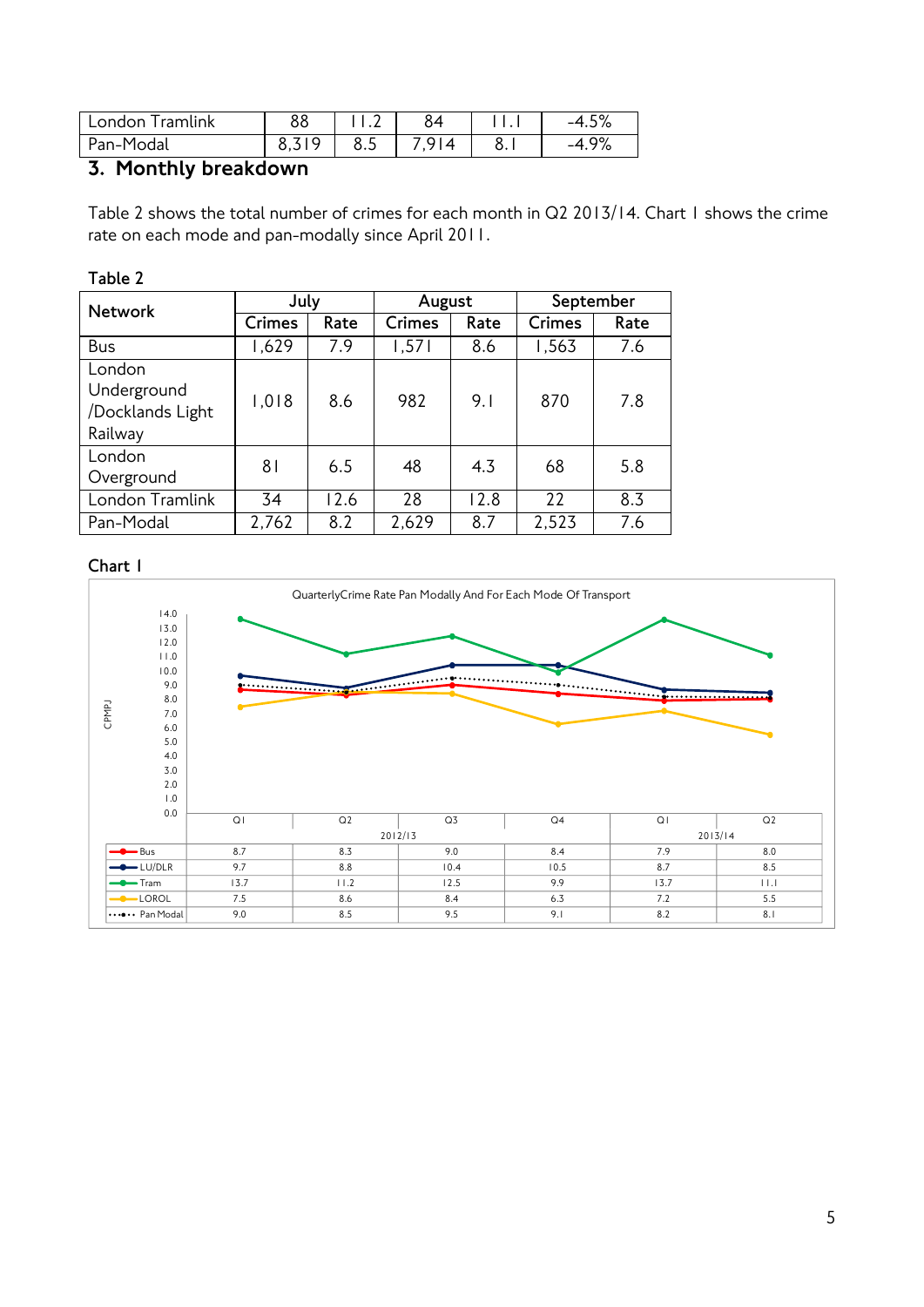## 4. Bus-related crime levels – breakdown by major crime category

Table 3 shows the breakdown of MPS bus-related crime by the major crime categories used by the MPS for Q2 2013/14. The table includes the number of crimes, the crime rates per million passenger journeys and comparisons with Q2 2012/13.

| <b>Offence</b>        |               | Q2 2012/13 | Q2 2013/14     |        | % change  |
|-----------------------|---------------|------------|----------------|--------|-----------|
|                       | <b>Crimes</b> | Rate       | <b>Crimes</b>  | Rate   | in Crimes |
| <b>Burglary</b>       | 17            | N/A        | $\overline{2}$ | N/A    | $-29.4%$  |
| Criminal damage       |               | Less       |                | Less   |           |
|                       | 402           | than I     | 317            | than I | $-21.1%$  |
| Drugs                 |               | Less       |                | Less   |           |
|                       | 270           | than I     | 157            | than I | $-41.9%$  |
| Fraud / forgery       |               | Less       |                | Less   |           |
|                       | 44            | than I     | 13             | than I | $-70.5%$  |
| Other notifiable      |               | Less       |                | Less   |           |
| offences              | 43            | than I     | 40             | than I | $-7.0%$   |
| Robbery               |               | Less       |                |        |           |
|                       | 507           | than I     | 456            | 1.0    | $-10.1%$  |
| Sexual offences       |               | Less       |                | Less   |           |
|                       | 116           | than I     | 128            | than I | 10.3%     |
| Theft and             |               |            |                |        |           |
| Handling              | 2,256         | 3.8        | 2,492          | 4.2    | 10.5%     |
| <b>VAP</b>            | 1,263         | 2.1        | 1,148          | 1.9    | $-9.1%$   |
| <b>Total Offences</b> | 4,918         | 8.3        | 4,763          | 8.0    | $-3.2%$   |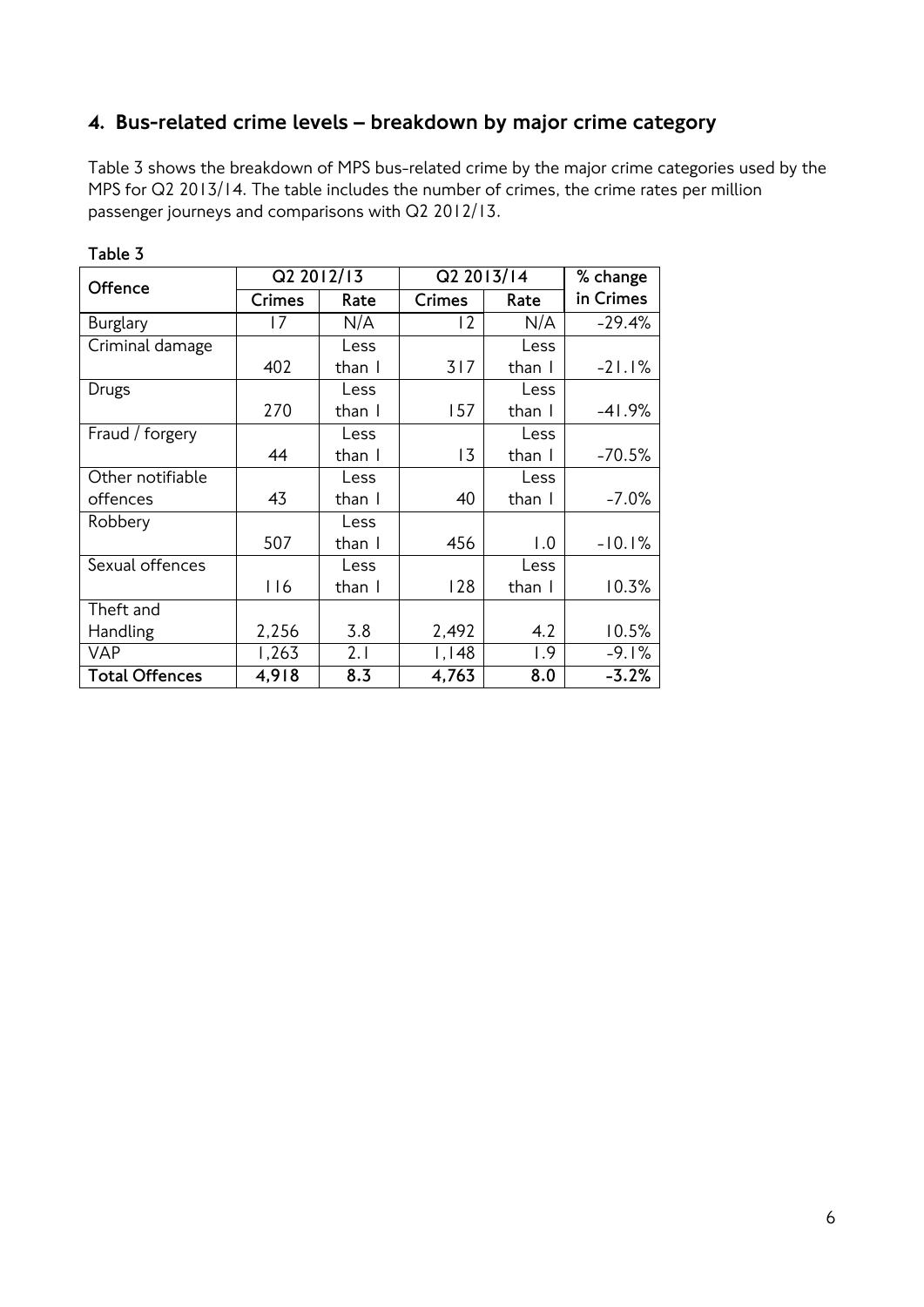#### Map 1 – Bus-related crime volume by borough

Map I shows the breakdown of MPS bus-related crime by borough for Q2 2013/14. The darker shades of purple show the boroughs with the highest number of recorded bus-related crimes. The map has not been adjusted for passenger or population numbers. Borough bus-related crime figures are shown in Table 4. Please note that the map below does not include data for the City of London; this is policed by the City of London Police (CoLP) which is a separate police force from the MPS.

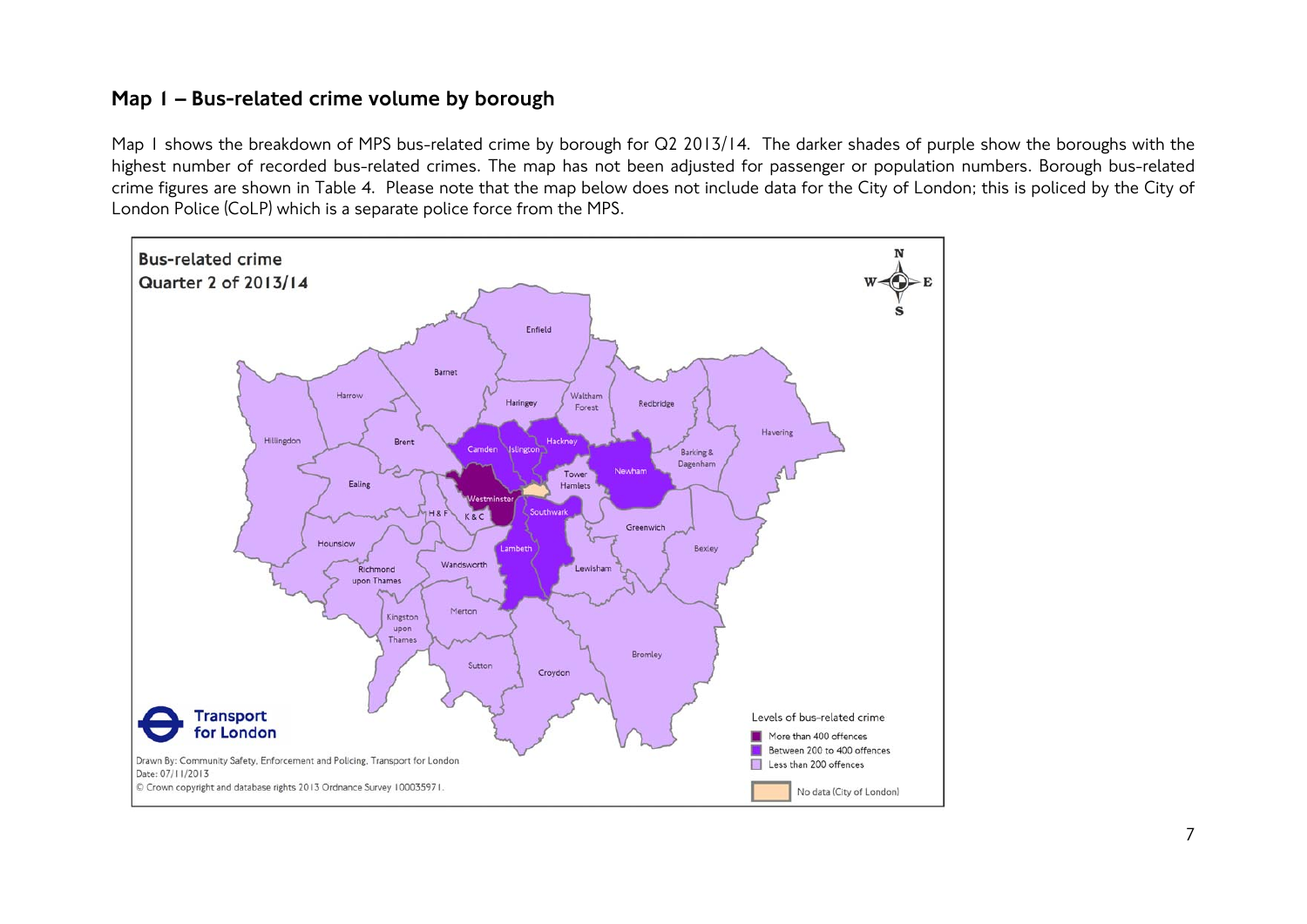#### Map 2 – Bus-related crime change between Q2 2012/13 and Q2 2013/14 by borough

Map 2 shows the percentage change in the levels of bus-related crime between Q2 2012/13 and Q2 2013/14. The lighter blue boroughs have seen reductions in crime. The boroughs shaded in the darkest blue have seen an increase in levels of crime. Borough bus-related crime figures are shown in Table 4. It is not possible to create similar maps of BTP recorded crime. The exact location of crimes upon the rail network is unknown due to some victims identifying the offence at the end of their journey which was undertaken across more than one borough.

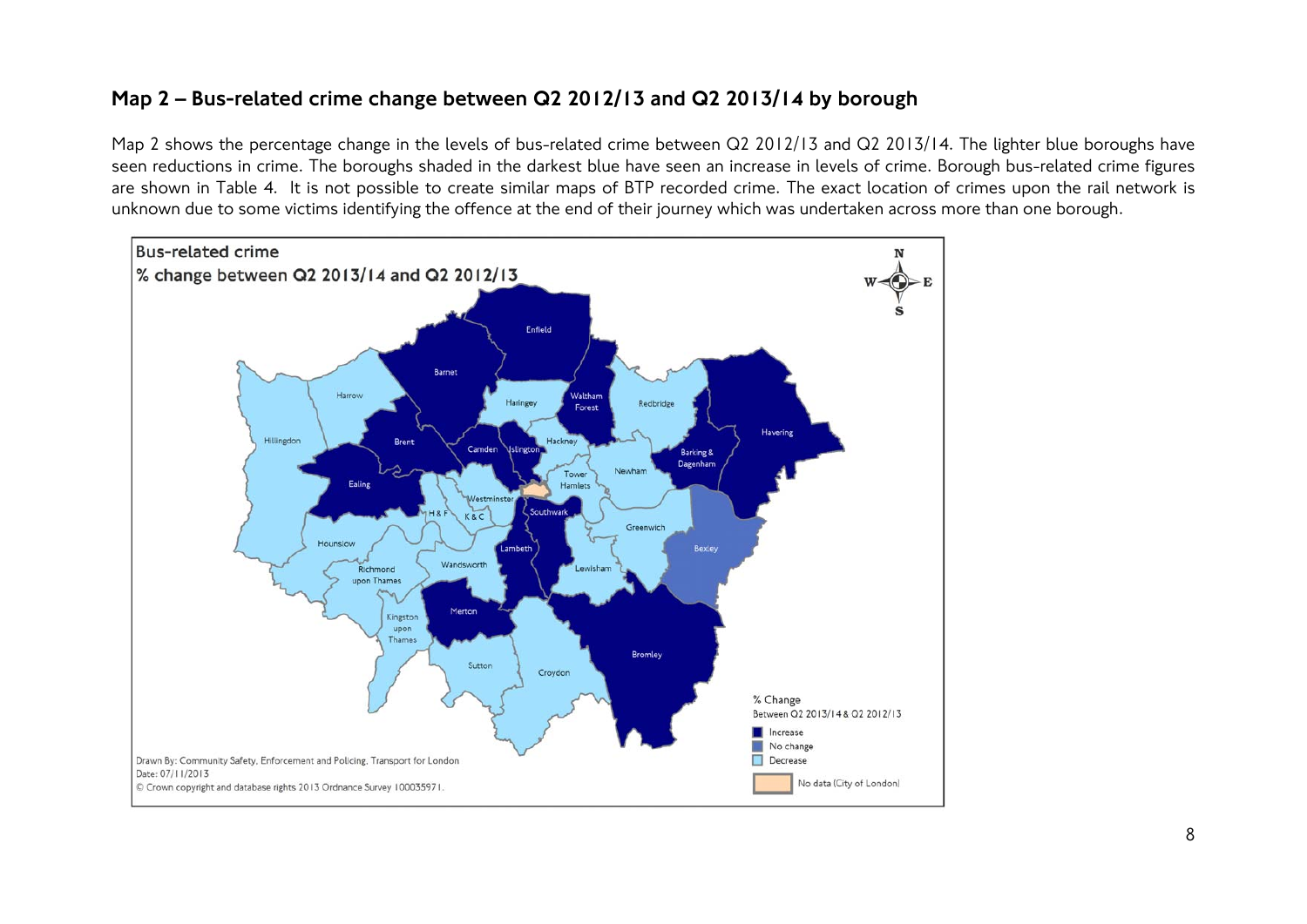# Table 4 - Borough breakdown of bus-related crime for Q2 2013/14 (July–September 2013)

|                      |                  |                    |                |                        |                                        | Q2 2013/14      |                           |                                 |                                      |                                    |                        |                   |
|----------------------|------------------|--------------------|----------------|------------------------|----------------------------------------|-----------------|---------------------------|---------------------------------|--------------------------------------|------------------------------------|------------------------|-------------------|
|                      | <b>Burglary</b>  | Criminal<br>Damage | <b>Drugs</b>   | Fraud<br>or<br>Forgery | Other<br>Notifiable<br><b>Offences</b> | Robbery         | Sexual<br><b>Offences</b> | <b>Theft</b><br>and<br>Handling | Violence<br>Against<br>the<br>Person | Q <sub>2</sub><br>2013/14<br>Total | Q2<br>2012/13<br>Total | ℅<br>Change       |
| Barking & Dagenham   | $\overline{0}$   | 9                  | 3              | 0                      | $\overline{2}$                         | 4               | $\overline{2}$            | 4 <sub>1</sub>                  | 22                                   | 83                                 | $\overline{78}$        | 6.4%              |
| <b>Barnet</b>        |                  | $\overline{13}$    | $\overline{7}$ | 0                      | 0                                      | $\overline{3}$  | 4                         | 73                              | $\overline{37}$                      | $\overline{148}$                   | $\overline{124}$       | 19.4%             |
| Bexley               |                  | $\overline{7}$     | $\overline{2}$ |                        | $\overline{0}$                         | $\overline{3}$  | $\overline{4}$            | 9                               | $\overline{8}$                       | 55                                 | 55                     | 0.0%              |
| <b>Brent</b>         | $\overline{2}$   | $\overline{13}$    | 13             | 0                      |                                        | $\overline{20}$ | 6                         | $8\overline{3}$                 | $\overline{54}$                      | 192                                | 186                    | 3.2%              |
| <b>Bromley</b>       | $\boldsymbol{0}$ | $\vert \vert$      | $\overline{2}$ | 0                      |                                        | $\vert$ 4       | 8                         | $\overline{42}$                 | $\overline{35}$                      | 113                                | 95                     | 18.9%             |
| Camden               |                  | 8                  |                | 0                      | $\overline{2}$                         | 16              | $\overline{3}$            | $\overline{142}$                | 46                                   | $\overline{219}$                   | 207                    | 5.8%              |
| Croydon              | $\mathbf 0$      | 8                  | 4              | 0                      | 0                                      | $\overline{23}$ | $\overline{4}$            | 62                              | $\overline{54}$                      | 155                                | 161                    | $-3.7%$           |
| Ealing               |                  | $\overline{9}$     | $\mathbf 0$    |                        |                                        | $\overline{17}$ | $\overline{5}$            | 78                              | 58                                   | $\overline{170}$                   | $\overline{167}$       | $\overline{.8\%}$ |
| Enfield              | $\overline{2}$   | $\overline{7}$     | $\overline{2}$ | 0                      | 0                                      | 8               | 6                         | 59                              | 38                                   | $\overline{122}$                   | $\overline{105}$       | 16.2%             |
| Greenwich            | $\boldsymbol{0}$ | $\overline{12}$    |                | 0                      |                                        | $\overline{7}$  | 9                         | $\overline{37}$                 | $\overline{47}$                      | 14                                 | $\overline{129}$       | $-11.6%$          |
| Hackney              | $\boldsymbol{0}$ | $\overline{10}$    | $\overline{2}$ | $\overline{0}$         | $\overline{3}$                         | $\overline{2}$  | $\overline{4}$            | $\overline{137}$                | 36                                   | 204                                | $\overline{221}$       | $-7.7%$           |
| Hammersmith & Fulham | $\overline{0}$   | 5                  | $\overline{3}$ | $\mathbf 0$            | $\mathbf 0$                            | 8               | $\overline{3}$            | 66                              | 4 <sub>1</sub>                       | 126                                | $\overline{137}$       | $-8.0%$           |
| Haringey             | $\mathbf 0$      | $\overline{15}$    | $\overline{2}$ | 0                      | $\overline{2}$                         | 5               | 6                         | $\overline{108}$                | $\overline{29}$                      | $\overline{167}$                   | $\overline{171}$       | $-2.3%$           |
| Harrow               | $\overline{0}$   | 6                  | $\overline{3}$ |                        |                                        | 6               | $\overline{3}$            | $\overline{25}$                 | $\overline{27}$                      | $\overline{72}$                    | $\overline{77}$        | $-6.5%$           |
| Havering             | $\mathbf 0$      | 8                  |                |                        |                                        | 6               | $\overline{2}$            | $\overline{22}$                 | $\overline{31}$                      | $\overline{72}$                    | $\overline{71}$        | 1.4%              |
| Hillingdon           | $\mathbf 0$      | 5                  | $\overline{0}$ | $\overline{0}$         | $\overline{2}$                         | 4               | $\overline{3}$            | 57                              | $\overline{35}$                      | $\overline{116}$                   | $\overline{146}$       | $-20.5%$          |
| Hounslow             |                  | $\overline{21}$    | 0              | 0                      | $\overline{3}$                         | 6               | 5                         | 36                              | 38                                   | $\overline{110}$                   | $\overline{111}$       | $-0.9%$           |
| Islington            | $\mathbf 0$      | $\overline{7}$     | $\overline{3}$ |                        | 0                                      |                 | $\overline{2}$            | $\overline{171}$                | $\overline{25}$                      | 220                                | $\overline{216}$       | $1.9\%$           |
| Kensington & Chelsea | $\overline{0}$   | $\overline{3}$     | $\overline{0}$ | $\overline{0}$         | $\overline{0}$                         | 4               | $\overline{2}$            | 47                              | $\overline{13}$                      | 69                                 | 76                     | $-9.2%$           |
| Kingston upon Thames | $\overline{0}$   | $\overline{4}$     |                | 0                      | 0                                      | 4               | $\overline{3}$            | 28                              | $\overline{4}$                       | 54                                 | 64                     | $-15.6%$          |
| Lambeth              | $\boldsymbol{0}$ | 29                 | 4              | 0                      | $\overline{3}$                         | 57              | 5                         | $\overline{158}$                | 64                                   | 320                                | $\overline{265}$       | 20.8%             |
| Lewisham             | $\overline{0}$   | 6                  | $\overline{2}$ |                        | $\overline{4}$                         | 29              | $\overline{4}$            | 69                              | $\overline{55}$                      | $\overline{170}$                   | $\overline{173}$       | $-1.7%$           |
| Merton               | $\boldsymbol{0}$ | 8                  | $\mathbf 0$    | 0                      | 0                                      | 8               | $\overline{4}$            | $\overline{42}$                 | 20                                   | 82                                 | 77                     | 6.5%              |
| Newham               | $\mathbf 0$      | $\overline{13}$    | $\overline{3}$ |                        | 4                                      | 38              | $\overline{3}$            | $\overline{117}$                | $\overline{35}$                      | $\overline{214}$                   | $\overline{257}$       | $-16.7%$          |

*Continued on next page*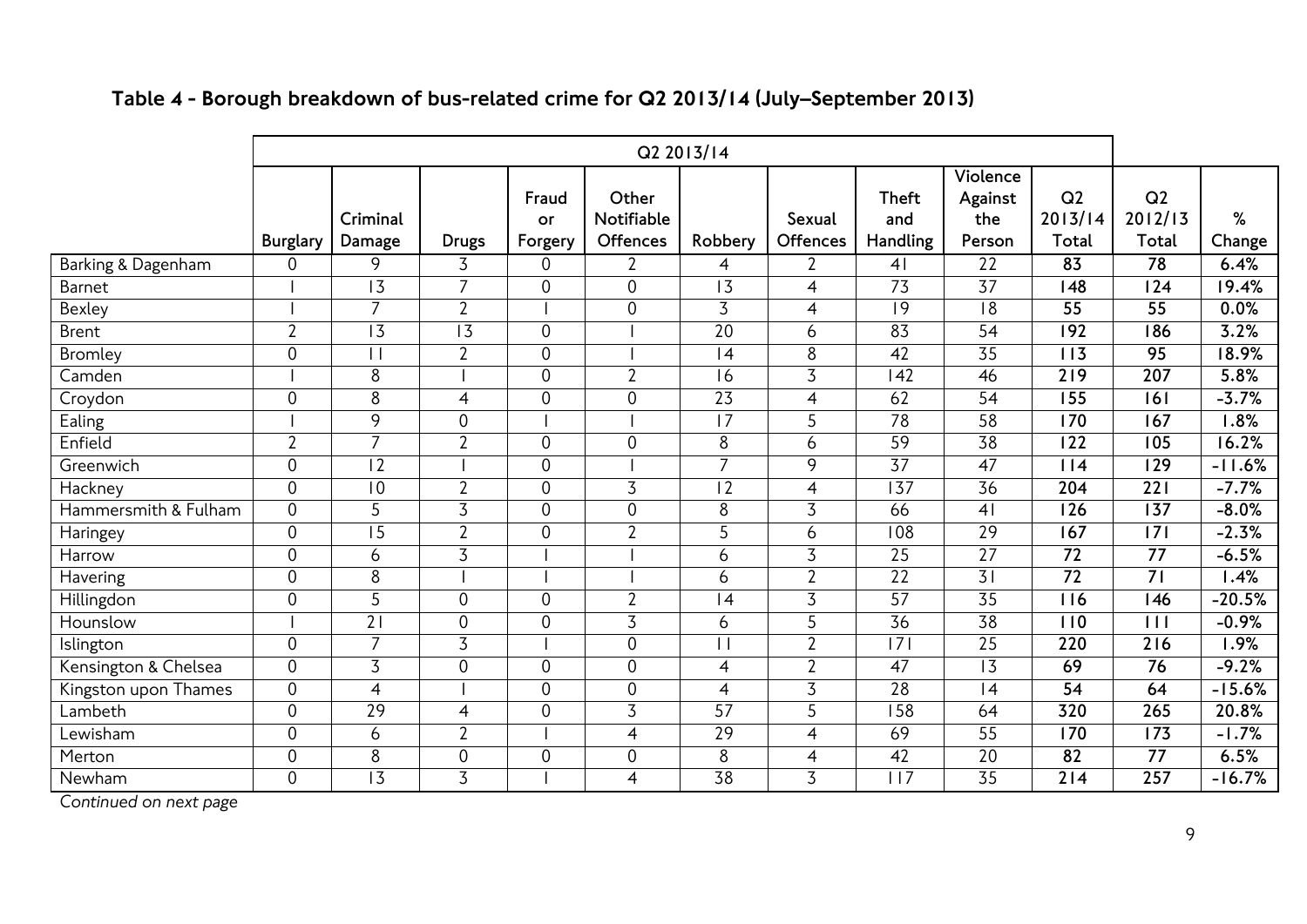|                      |             |                |              |                |                 |                |                 |              | Violence |                |                |          |
|----------------------|-------------|----------------|--------------|----------------|-----------------|----------------|-----------------|--------------|----------|----------------|----------------|----------|
|                      |             |                |              | Fraud          | Other           |                |                 | <b>Theft</b> | Against  | Q <sub>1</sub> | Q <sub>1</sub> |          |
|                      |             | Criminal       |              | or             | Notifiable      |                | Sexual          | and          | the      | 2013/14        | 2012/13        |          |
|                      | Burglary    | Damage         | <b>Drugs</b> | Forgery        | <b>Offences</b> | Robbery        | <b>Offences</b> | Handling     | Person   | Total          | Total          |          |
| Redbridge            |             |                |              |                |                 |                | $\overline{0}$  | 51           | 29       | 97             | 99             | $-2.0%$  |
| Richmond upon Thames |             | q              | 0            | $\mathbf 0$    | $\overline{0}$  |                | $\mathbf 0$     | 4            | 12       | 39             | 60             | $-35.0%$ |
| Southwark            | $\mathbf 0$ | 23             | 3            | $\overline{0}$ |                 | 49             | 8               | 169          | 58       | 311            | 267            | 16.5%    |
| Sutton               | $\mathbf 0$ |                | ົ            | $\overline{0}$ | ำ               |                | 0               | 21           | 16       | 46             | 51             | $-9.8%$  |
| <b>Tower Hamlets</b> | $\mathbf 0$ | 2 <sub>1</sub> |              | 0              |                 | $\overline{4}$ | 4               | 79           | 27       | 147            | 152            | $-3.3%$  |
| Waltham Forest       | $\mathbf 0$ |                | 13           |                |                 |                | 8               | 88           | 34       | 158            | 137            | 15.3%    |
| Wandsworth           | $\mathbf 0$ | b              | 0            |                | $\overline{0}$  | 13             | 4               | 104          | 29       | 159            | 165            | $-3.6%$  |
| Westminster          |             |                | 77           |                | 3               | 24             | 4               | 247          | 71       | 439            | 618            | $-29.0%$ |
| Q2 2013/14 Total     | 12          | 317            | 157          | 13             | 40              | 456            | 128             | 2,492        | 1,148    | 4,763          | 4,918          | $-3.2%$  |
| Q2 2012/13 Total     | 17          | 402            | 270          | 44             | 43              | 507            | 116             | 2,256        | 1,263    |                |                |          |
| % Change             | $-29.4%$    | $-21.1%$       | $-41.9%$     | $-70.5%$       | $-7.0%$         | $-10.1%$       | 10.3%           | 10.5%        | $-9.1%$  |                |                |          |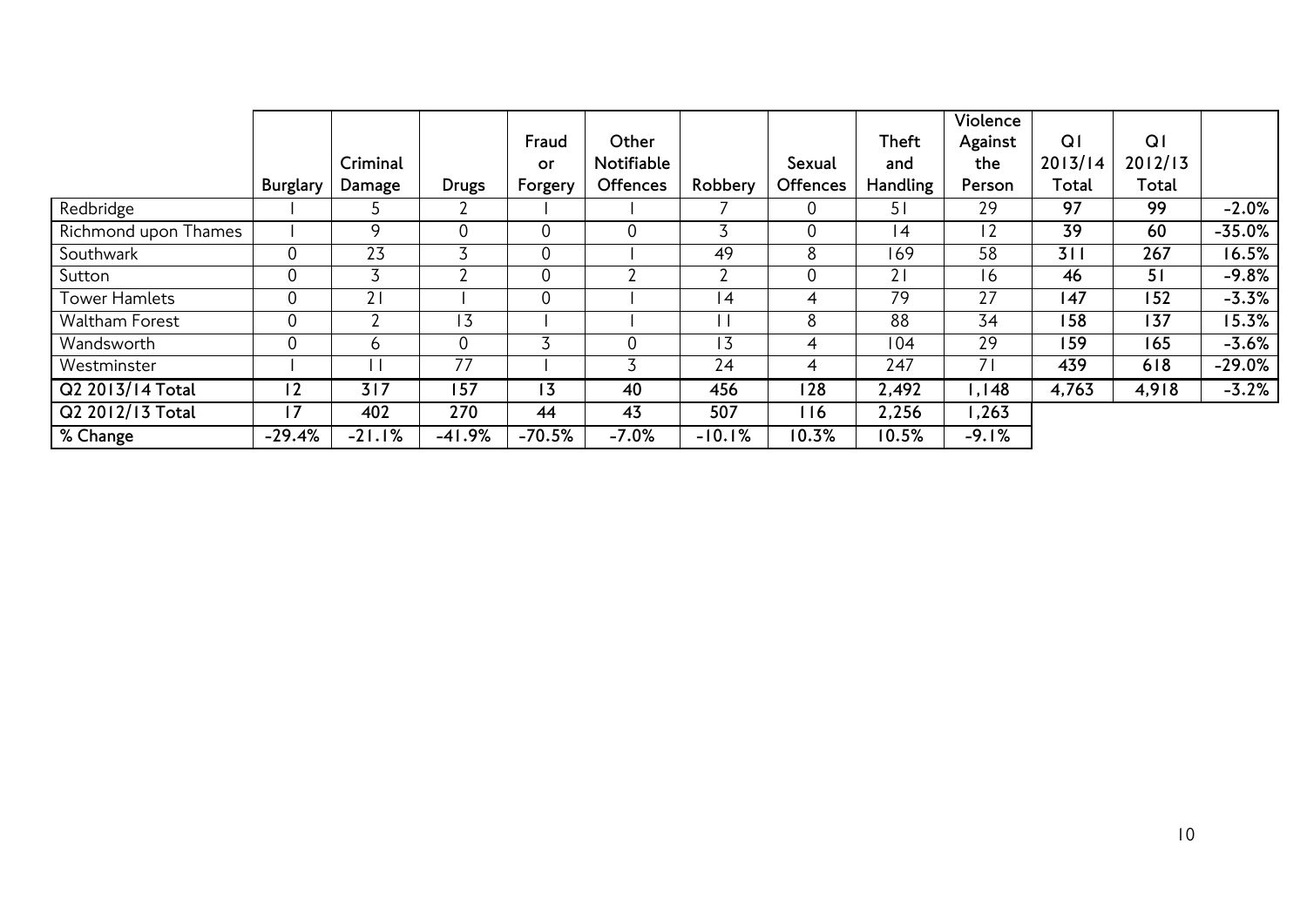## 5. London Underground and Docklands Light Railway crime levels

Table 5 shows the breakdown of crime on the LU/DLR network by the major crime categories used by the BTP for Q2 2013/14. The table includes the number of crimes and the crime rates per million passenger journeys made on the LU/DLR and makes comparisons with Q2 2012/13.

| Offence                                    |               | Q2 2012/13     | Q2 2013/14    | % change       |           |
|--------------------------------------------|---------------|----------------|---------------|----------------|-----------|
|                                            | <b>Crimes</b> | Rate           | <b>Crimes</b> | Rate           | in Crimes |
| Violence Against<br>the Person             | 434           | 1.3            | 504           | 1.5            | 16.1%     |
| Sexual Offences                            | 86            | Less<br>than I | 128           | Less<br>than I | 48.8%     |
| Criminal Damage                            | 128           | Less<br>than I | 146           | Less<br>than I | 14.1%     |
| Line of Route                              | 31            | Less<br>than I | 26            | Less<br>than I | $-16.1%$  |
| Theft of Passenger<br>Property             | 1,629         | 4.7            | 1,333         | 3.9            | $-18.2%$  |
| Motor<br>Vehicle/Cycle<br>Offences         | 4             | Less<br>than I | 109           | Less<br>than I | $-22.7%$  |
| Robbery                                    | 27            | Less<br>than I | 26            | Less<br>than I | $-3.7%$   |
| Theft of Railway<br>Property / Burglary    | 62            | Less<br>than I | 60            | Less<br>than I | $-3.2%$   |
| Serious Public<br>Order                    | 217           | Less<br>than I | 245           | Less<br>than I | 12.9%     |
| Serious Fraud                              | 47            | Less<br>than I | 64            | Less<br>than I | 36.2%     |
| Drugs                                      | 196           | Less<br>than I | 211           | Less<br>than I | 7.7%      |
| Other Serious<br>Offences                  | 39            | Less<br>than I | 18            | Less<br>than I | $-53.8%$  |
| <b>Total Notifiable</b><br><b>Offences</b> | 3,037         | 8.8            | 2,870         | 8.5            | $-5.5%$   |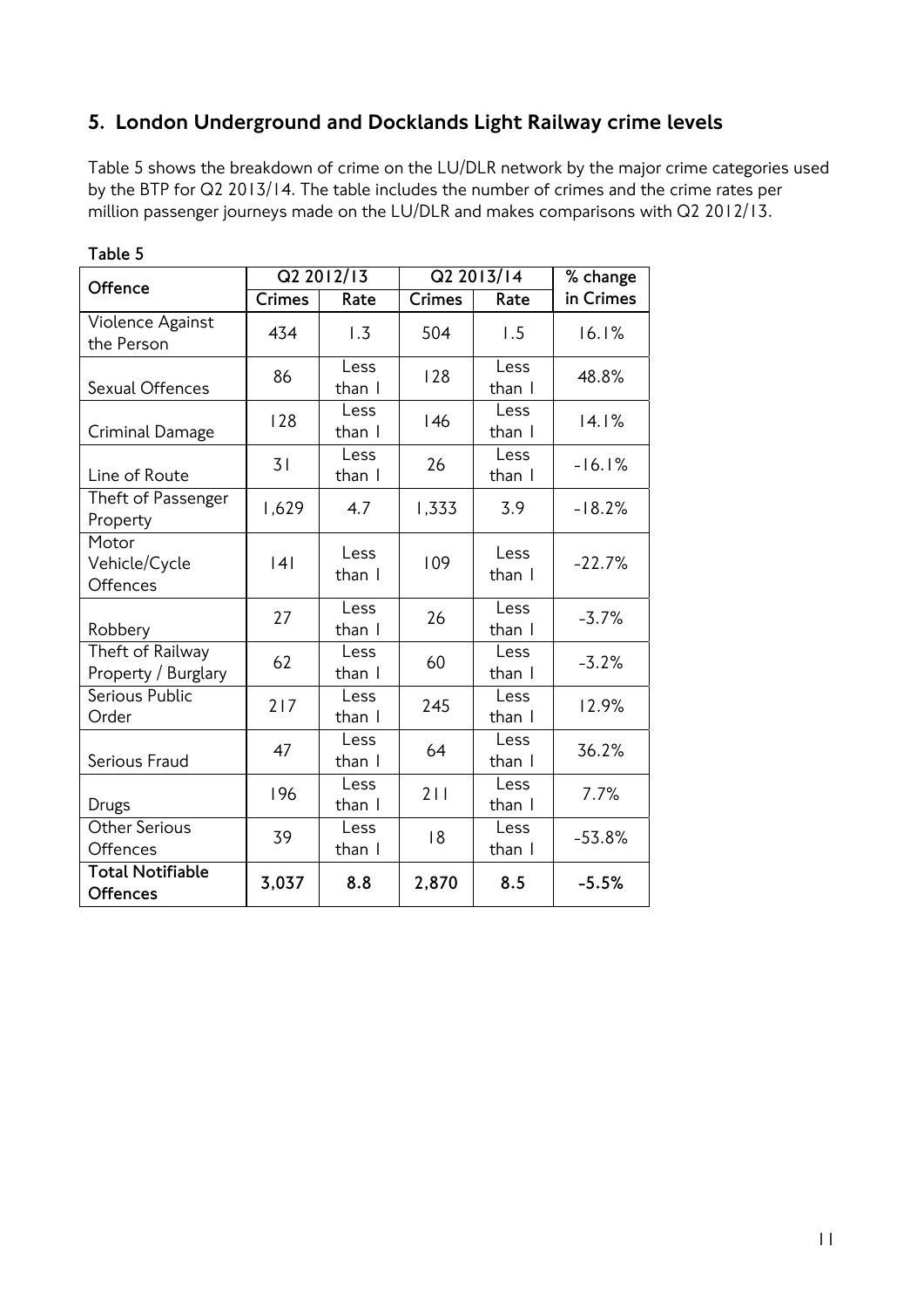# 6. London Overground crime levels

Table 6 shows the breakdown of crime on the LO network by the major crime categories used by the BTP for Q2 2013/14. The table includes the number of crimes and the crime rates per million passenger journeys made on the London Overground and makes comparisons with Q2 2012/13.

| Offence                 |        | Q2 2012/13       |                | Q2 2013/14       | % change  |
|-------------------------|--------|------------------|----------------|------------------|-----------|
|                         | Crimes | Rate             | <b>Crimes</b>  | Rate             | in Crimes |
| Violence Against        |        |                  |                |                  |           |
| the Person              | 82     | 2.5              | 50             | $\overline{1.4}$ | $-39.0%$  |
|                         |        | Less             |                | Less             |           |
| Sexual Offences         | 1      | than I           | 3              | than I           | 200.0%    |
|                         |        | Less             |                | Less             |           |
| Criminal Damage         | 3      | than I           | 5              | than I           | 66.7%     |
|                         |        | Less             |                | Less             |           |
| Line of Route           | I      | than I           | 0              | than I           | $-100.0%$ |
| Theft of Passenger      |        |                  |                |                  |           |
| Property                | 65     | 2.0              | 65             | 1.8              | 0.0%      |
| Motor                   |        |                  |                |                  |           |
| Vehicle/Cycle           |        |                  |                | Less             |           |
| Offences                | 40     | $\overline{1.2}$ | 23             | than I           | $-42.5%$  |
|                         |        | Less             |                | Less             |           |
| Robbery                 | 3      | than I           | $\overline{2}$ | than I           | $-33.3%$  |
| Theft of Railway        |        | Less             |                | Less             |           |
| Property / Burglary     | 9      | than I           | 5              | than I           | $-44.4%$  |
| Serious Public          |        |                  |                | Less             |           |
| Order                   | 34     | .                | 22             | than I           | $-35.3%$  |
|                         |        | Less             |                | Less             |           |
| Serious Fraud           | 4      | than I           | $\overline{2}$ | than I           | $-50.0%$  |
|                         |        | Less             |                | Less             |           |
| Drugs                   | 29     | than I           | 16             | than I           | $-44.8%$  |
| Other Serious           |        | Less             |                | Less             |           |
| Offences                | 5      | than I           | 4              | than I           | $-20.0%$  |
| <b>Total Notifiable</b> |        |                  |                |                  |           |
| <b>Offences</b>         | 276    | 8.6              | 197            | 5.5              | $-28.6%$  |

**Table 6**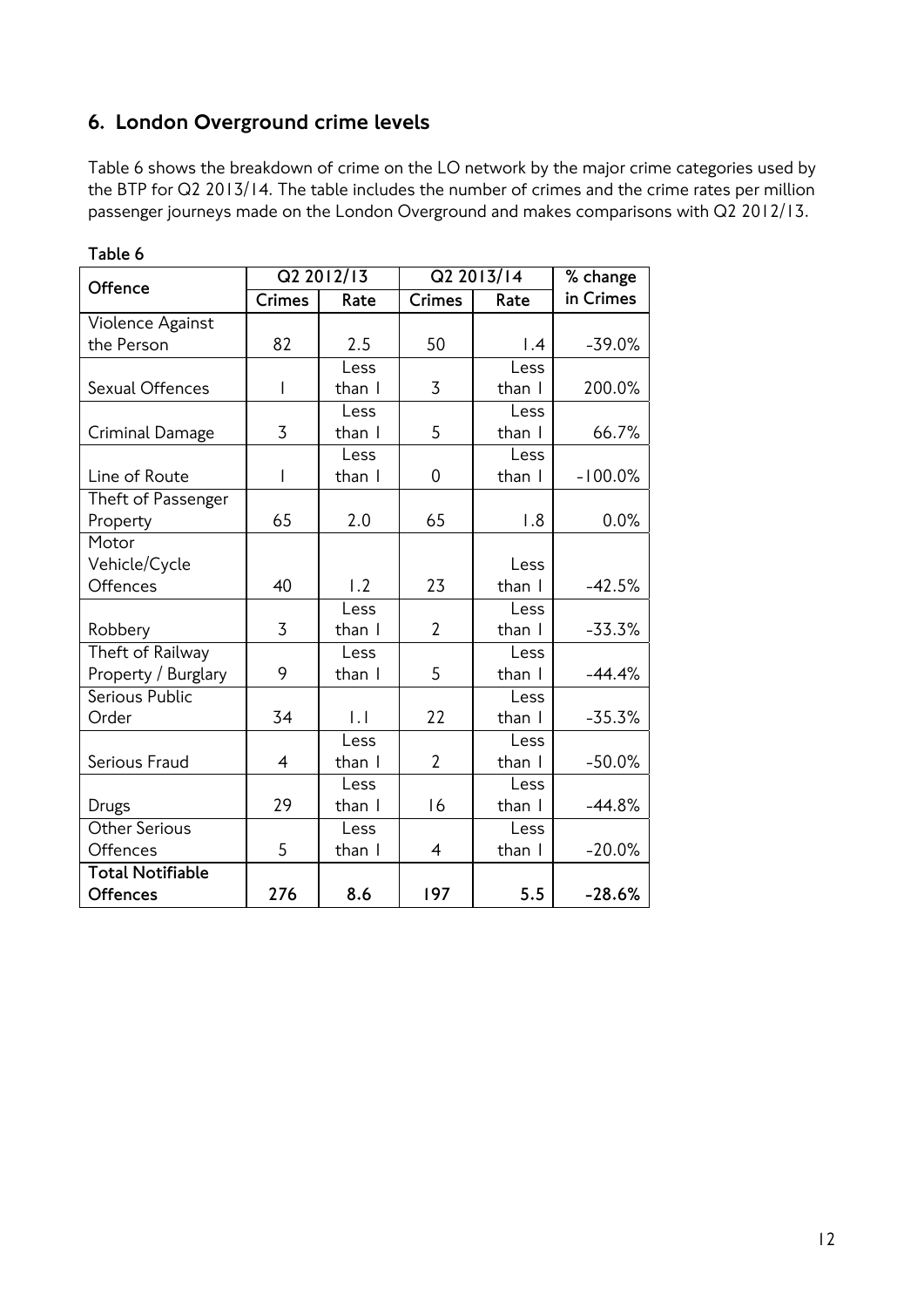# 7. London Tramlink crime levels

Table 7 shows the breakdown of crime on the London Tramlink network by the major crime categories used by the BTP for Q2 2013/14. The table includes the number of crimes and makes comparisons with Q2 2012/13.

| Offence                 |                 | Q2 2012/13      | Q2 2013/14  |                     | % change  |
|-------------------------|-----------------|-----------------|-------------|---------------------|-----------|
|                         | Crimes          | Rate            | Crimes      | Rate                | in Crimes |
| Violence Against        |                 |                 |             |                     |           |
| the Person              | 17              | 2.2             | 4           | $\left  .9 \right $ | $-17.6%$  |
|                         |                 | Less            |             | Less                |           |
| Sexual Offences         | 0               | than I          |             | than I              | $+100%$   |
| Criminal Damage         | $\overline{12}$ | 1.5             | 13          | 1.7                 | $+8.3%$   |
| Line of Route           | 9               | $\overline{L}$  | 8           | .                   | $-11.1%$  |
| Theft of Passenger      |                 |                 |             |                     |           |
| Property                | 9               | 2.4             | 13          | 1.7                 | $-31.6%$  |
| Motor                   |                 |                 |             |                     |           |
| Vehicle/Cycle           |                 | Less            |             | l ess               |           |
| Offences                | I               | than I          | 6           | than I              | +500%     |
|                         |                 |                 |             | Less                |           |
| Robbery                 | $\vert \vert$   | $\mathsf{I}$ .4 | 5           | than I              | $-54.5%$  |
| Theft of Railway        |                 | Less            |             | Less                |           |
| Property / Burglary     | ı               | than I          |             | than I              | $0\%$     |
| Serious Public          |                 | Less            |             |                     |           |
| Order                   | 7               | than I          | $ 0\rangle$ | 1.3                 | $+42.9%$  |
|                         |                 | Less            |             | Less                |           |
| Serious Fraud           | 0               | than I          | 0           | than I              | $0\%$     |
| Drugs                   | $\overline{1}$  | $\mathsf{I}$ .4 | 9           | 1.2                 | $-18.2%$  |
| Other Serious           |                 | Less            |             | Less                |           |
| Offences                | 0               | than I          | 4           | than I              | $+100%$   |
| <b>Total Notifiable</b> |                 |                 |             |                     |           |
| <b>Offences</b>         | 88              | 11.2            | 84          | 11.1                | $-4.5%$   |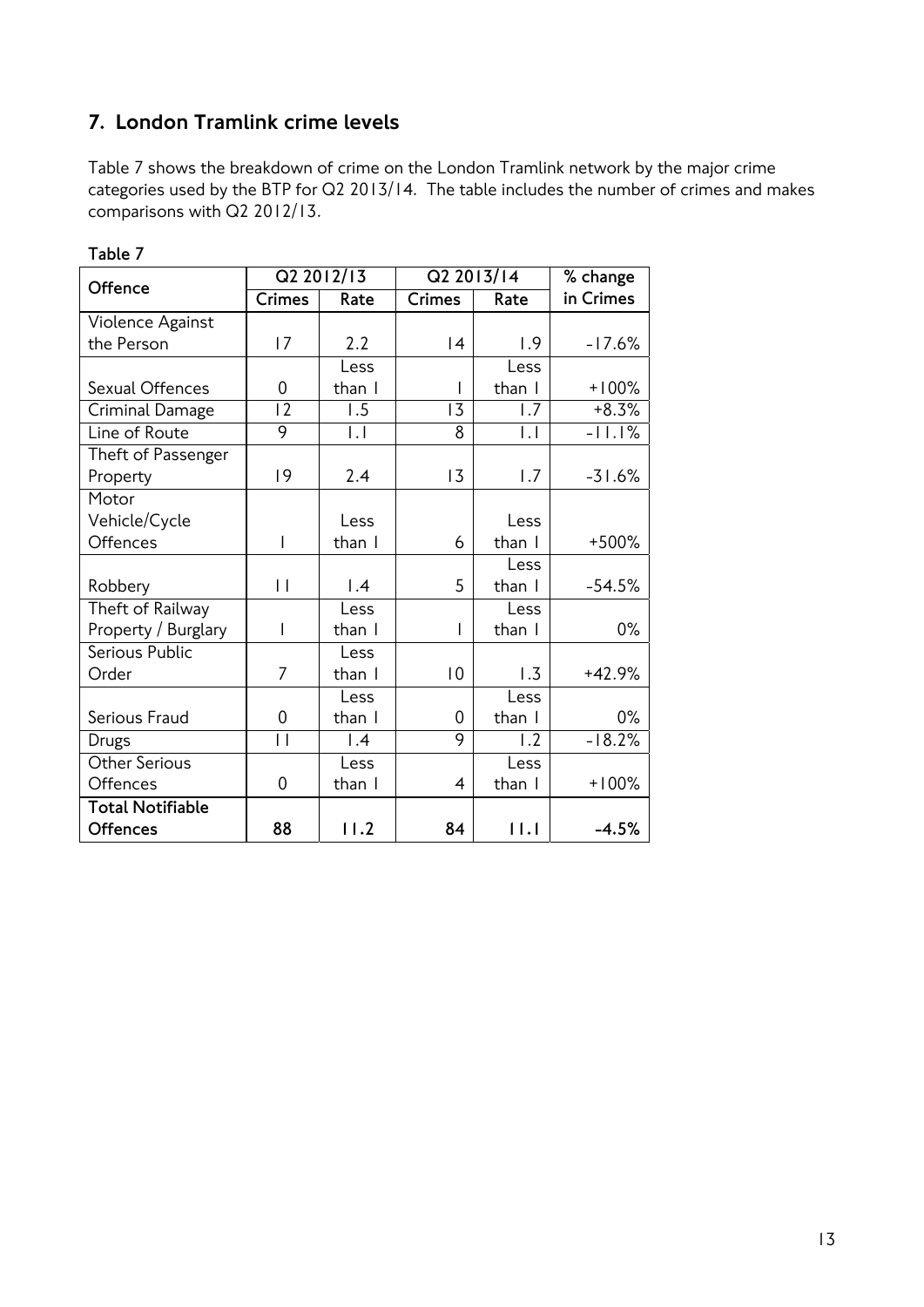## 8. Levels of Driver Incident Reports (DIRs) for the bus network

Table 8 shows the number of Driver Incident Reports (DIRs) relating to ASB and the rate of DIRs per million passenger journeys made on the bus network.

A DIR is a call from a driver of a London Bus to London's 24 hour bus control centre (CentreComm) via the on-bus radio system. Drivers use DIRs to request a response including an emergency response or to report an incident or issue. DIRs are made for a number of reasons including congestion, mechanical problems, passenger illness or anti-social behaviour. It is important to note that DIRs are not crimes and many relate to low level incidents that are used for intelligence purposes.

DIRs for anti-social behaviour fall broadly into five categories which are shown in the table below. Not all DIRs result in a crime and the reports range in severity from minor passenger disputes, rowdy behaviour to more serious incidents including fighting and threatening behaviour. TfL and the MPS actively encourage reporting of all incidents of an anti-social nature on the network. DIRs are a valuable source of intelligence, which is used to inform police deployment decisions and TfL's community safety activities.

| <b>ASB DIRs</b>     | Q2 2012/13  |        | Q2 2013/14  | % change        |          |
|---------------------|-------------|--------|-------------|-----------------|----------|
|                     | <b>DIRs</b> | Rate   | <b>DIRs</b> | Rate            | in DIRs  |
| Criminal Damage     | 963         | 1.6    | 810         | $\mathsf{I}$ .4 | $-15.9%$ |
| <b>Disturbances</b> | 5,619       | 9.5    | 4,968       | 8.4             | $-11.6%$ |
| Forgery / fraud     | 3,508       | 5.9    | 4,290       | 7.0             | $+22.3%$ |
| Minicab Touting     |             | N/A    | 6           | Less            |          |
|                     |             |        |             | than I          | 500%     |
| Robbery / Theft and | 205         | Less   | 195         | Less            |          |
| <b>Handling</b>     |             | than I |             | than I          | $-4.9%$  |
| Violent Offences    | 398         | Less   | 424         | Less            |          |
|                     |             | than I |             | than I          | $+6.5%$  |
| Total               | 10,694      | 18.1   | 10,693      | 18.4            | 0.0%     |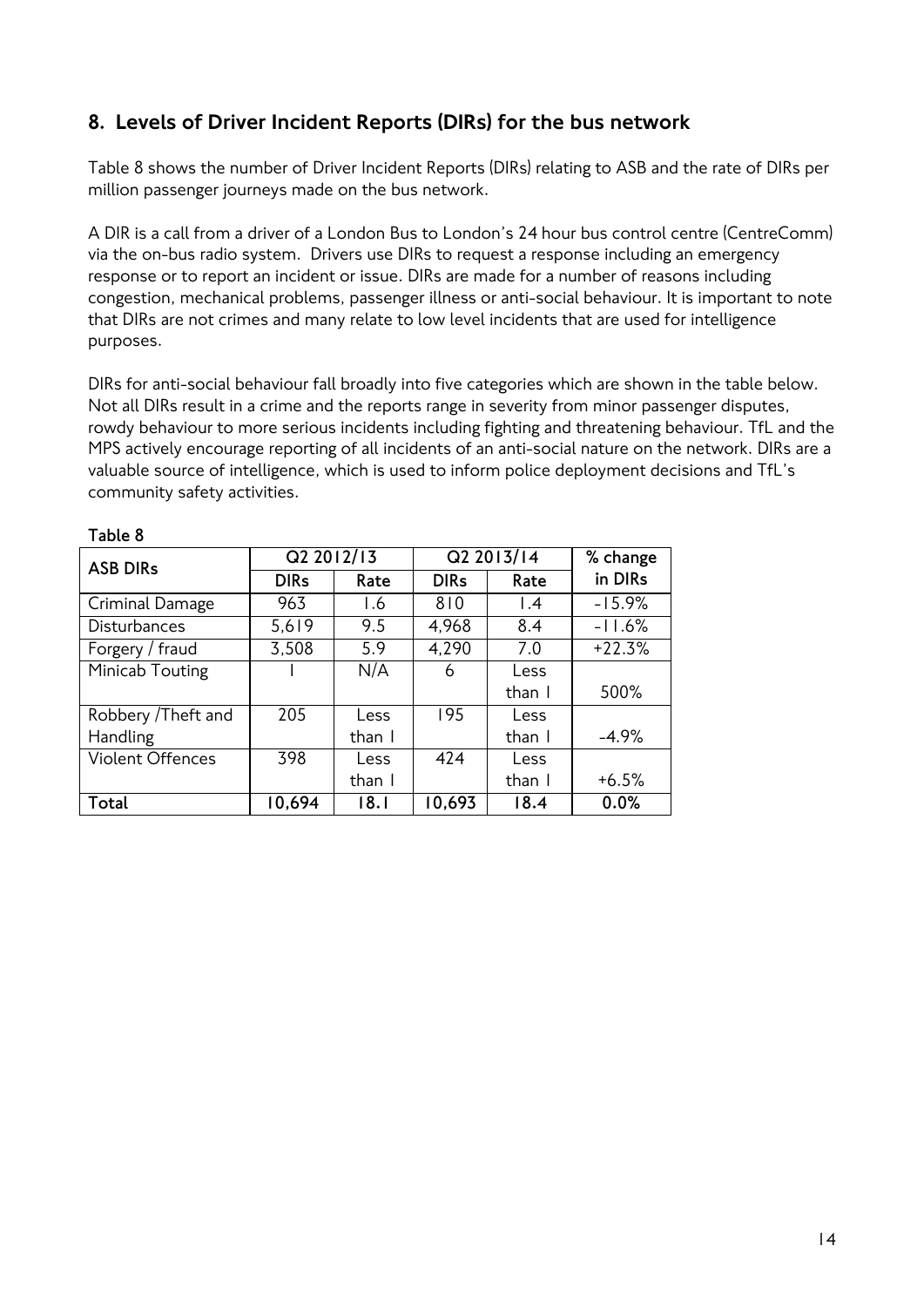## 9. Levels of fare evasion on the bus network

The London Bus fare evasion survey changed in October 2012 from being undertaken every quarter to a continuous survey reported upon quarterly to investigate the levels of fare evasion<sup>‡</sup> on the London bus network. A representative sample of 200 driver duties on One Person Operated (OPO) routes is surveyed to enable a comprehensive coverage of London. Table 9 shows the percentage of passengers from the most recent survey, that were found to not have possession of, or have either an incorrect or invalid ticket or pass, for their current journey.

|                     | Q2 2012/13               | Q2 2013/14               |  |
|---------------------|--------------------------|--------------------------|--|
| <b>Bus network</b>  | <b>Fare Evasion Rate</b> | <b>Fare Evasion Rate</b> |  |
|                     | Rolling 12 month average | Rolling 12 month average |  |
| One Person Operated | .0%                      | 1.2%                     |  |

## 10. Perception of safety and security

Through market research, TfL monitors people's views of different aspects of using TfL's transport system including perceptions of how safe they feel when travelling on and waiting for transport services. Table 10 shows Q1 perception results for safety and security measured through TfL's Customer Satisfaction Survey. The results are presented as a score out of 100 and should not be interpreted as the percentage of people feeling safe. The higher scores reflect more positive perceptions of safety and security. Table 14 shows two scores for each mode of transport – one score for perception of safety and security on the vehicle and the other for stations and stops.

| <b>Bus network</b>  | $\overline{Q2}$ 2012/13 score | Q2 2013/14 score | Change |
|---------------------|-------------------------------|------------------|--------|
| On bus              | 88                            | 88               | N/A    |
| At shelters / stops | 84                            | 84               | N/A    |
| LU                  | Q2 2012/13 score              | Q2 2013/14 score | Change |
| On train            | 88                            | 85               | $-3$   |
| At stations         | 86                            | 84               | $-2$   |
| <b>DLR</b>          | Q2 2012/13 score              | Q2 2013/14 score | Change |
| On train            | N/A                           | 90               | N/A    |
| At stations         | N/A                           | 88               | N/A    |
| LO                  | Q2 2012/13 score              | Q2 2013/14 score | Change |
| On train            | 86                            | 87               | $+1$   |
| At stations         | 86                            | 87               | $+$    |
| <b>Tramlink</b>     | Q2 2012/13 score              | Q2 2013/14 score | Change |
| On tram             | 90                            | 90               | N/A    |
| At stops            | 86                            | 88               | $+2$   |

 $\overline{a}$ ‡ The survey includes ticketing irregularities that haven't resulted in fare evasion, such as non-validation of Zip cards.